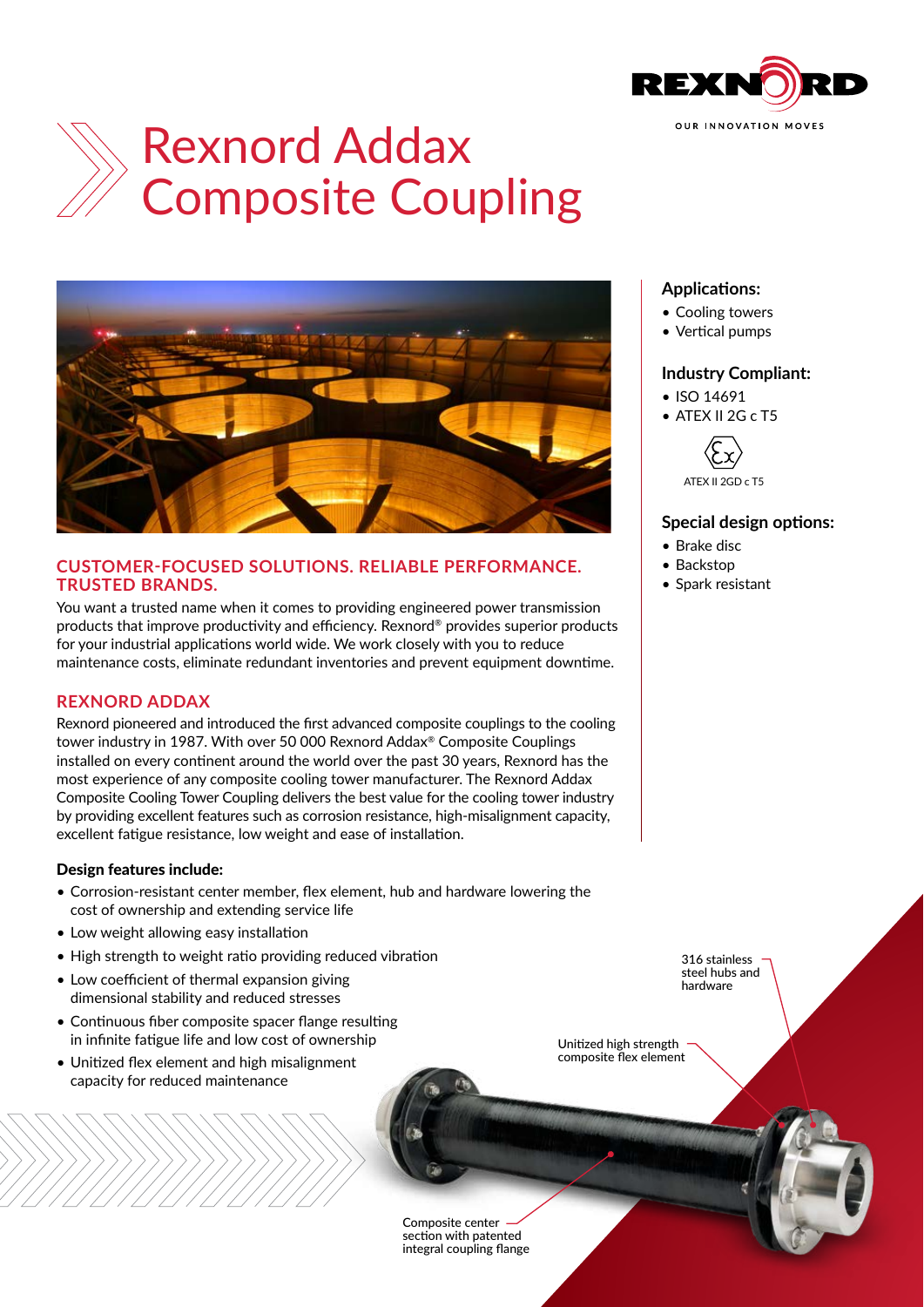

| Model         | <b>Spacer</b>               | Max<br>DBSE@                | Max<br>DBSE @               | <b>Max Bore</b>                                          |                   | Α                 | В                 |                   | C                                                        |                  | D                 | Min               | <b>Min Bore</b>  |
|---------------|-----------------------------|-----------------------------|-----------------------------|----------------------------------------------------------|-------------------|-------------------|-------------------|-------------------|----------------------------------------------------------|------------------|-------------------|-------------------|------------------|
| <b>Series</b> | & Flange<br><b>Material</b> | <b>1780 RPM</b><br>@ 1.15SF | <b>1480 RPM</b><br>@ 1.15SF | <b>Standard</b>                                          | Oversized         |                   | <b>Standard</b>   | Oversized         | <b>Standard</b>                                          | Oversized        |                   | <b>DBSE</b>       |                  |
|               |                             | $(in)$ mm                   | $(in)$ mm                   | $(in)$ mm                                                | $(in)$ mm         | $(in)$ mm         | $(in)$ mm         | (in) mm           | (in) mm                                                  | $(in)$ mm        | $(in)$ mm         | $(in)$ mm         | (in) mm          |
| 350.275       | LRF                         | (95) / 2413                 | (106) / 2692                | (2,13) / 55                                              | $(2,38)$ /<br>65  | $(5,25)$ /<br>133 | $(3,06)$ /<br>78  | (4) / 102         | (1,81) / 46                                              | (2,6) / 66       | $(2,75)$ /<br>70  | (5,4)<br>137      | $(0,63)$ /<br>16 |
|               | LRA                         | (107) / 2718                | (119) / 3023                |                                                          |                   |                   |                   |                   |                                                          |                  |                   |                   |                  |
|               | <b>LRR</b>                  | (114) / 2896                | (126) / 3200                |                                                          |                   |                   |                   |                   |                                                          |                  |                   |                   |                  |
| 375.275       | LRF                         | (95) / 2413                 | (106) / 2692                | (2,13)/55                                                | $(2,38)$ /<br>65  | $(5,25)$ /<br>133 | $(3,06)$ /<br>78  | (4) / 102         | (1,81) / 46                                              | (2,6) / 66       | $(2,75)$ /<br>70  | $(5,4)$ /<br>137  | (0,63) /<br>16   |
|               | LRA                         | (107) / 2718                | (119) / 3023                |                                                          |                   |                   |                   |                   |                                                          |                  |                   |                   |                  |
|               | LRR                         | (114) / 2896                | (126) / 3200                |                                                          |                   |                   |                   |                   |                                                          |                  |                   |                   |                  |
|               | LRF                         | (95) / 2413                 | (106) / 2692                | (2,25) / 55                                              | $(2,88)$ /<br>75  | $(5,25)$ /<br>133 | $(3,15)$ /<br>80  | (4) / 102         | (1,81) / 46                                              | $(2,63)$ /<br>67 | $(2,75)$ /<br>70  | $(5,4)$ /<br>137  | $(0,63)$ /<br>16 |
| 450.275       | LRA                         | (107) / 2 718               | (119) / 3023                |                                                          |                   |                   |                   |                   |                                                          |                  |                   |                   |                  |
|               | LRR                         | (114) / 2896                | (126) / 3200                |                                                          |                   |                   |                   |                   |                                                          |                  |                   |                   |                  |
|               | <b>LRX</b>                  | (128) / 3251                | (141) / 3581                |                                                          |                   |                   |                   |                   |                                                          |                  |                   |                   |                  |
| 485.338       | LRF                         | (100) / 2540                | (113) / 2870                | (2,63) / 70                                              | $(3,38)$ /<br>85  | $(6,00)$ /<br>152 | $(3,72)$ /<br>94  | $(4,75)$ /<br>121 | (2,5) / 63,5                                             | $(2,75)$ /<br>70 | $(3,38)$ /<br>86  | $(8,0)$ /<br>203  | (0, 87) /<br>22  |
|               | LRA                         | (116) / 2946                | (127) / 3226                |                                                          |                   |                   |                   |                   |                                                          |                  |                   |                   |                  |
|               | LRR                         | (127) / 3226                | (140) / 3556                |                                                          |                   |                   |                   |                   |                                                          |                  |                   |                   |                  |
| 485.425       | LRR                         | (141) / 3581                | (154) / 3912                | (2,63) / 70                                              | $(3,38)$ /<br>85  | $(6,00)$ /<br>152 | $(3,72)$ /<br>94  | $(4,75)$ /        | (2,5) / 63,5                                             | $(2,75)$ /<br>70 | (4,25)<br>108     | $(8,0)$ /         | (0, 87) /        |
|               | <b>LRX</b>                  | (154) / 3 912               | (169) / 4293                |                                                          |                   |                   |                   | 121               |                                                          |                  |                   | 203               | 22               |
| 485.625       | LRR                         | (170) / 4318                | (189) / 4800                | (2,63) / 70                                              | $(3,38)$ /<br>85  | $(6,00)$ /<br>152 | $(3,72)$ /<br>94  | $(4,75)$ /<br>121 | (2,5) / 63,5                                             | $(2,75)$ /<br>70 | (6,25)<br>159     | $(9,5)$ /<br>241  | (0, 87) /<br>22  |
| 650.425       | LRA                         | (133) / 3378                | (148) / 3759                | (3,13) / 80                                              | $(4,01)$ /<br>100 | $(6,75)$ /<br>171 | $(4,25)$ /<br>108 | $(5,15)$ /<br>133 | (2,56) / 65                                              | $(2,75)$ /<br>70 | $(4,25)$ /<br>108 | $(6)$ /<br>152    | (1,00) /<br>25   |
|               | LRR                         | (141) / 3581                | (154) / 3912                |                                                          |                   |                   |                   |                   |                                                          |                  |                   |                   |                  |
|               | <b>LRX</b>                  | (154) / 3912                | (169) / 4293                |                                                          |                   |                   |                   |                   |                                                          |                  |                   |                   |                  |
| 650.625       | LRR                         | (170) / 4318                | (189) / 4800                | (3,13) / 80                                              | $(4,01)$ /<br>100 | $(6,75)$ /<br>171 | $(4,25)$ /<br>108 | $(5,15)$ /<br>133 | (2,56) / 65                                              | $(2,75)$ /<br>70 | $(6,25)$ /<br>159 | $(9,5)$ /<br>241  | (1,00) /<br>25   |
|               | <b>LRX</b>                  | (186) / 4725                | (208) / 5283                |                                                          |                   |                   |                   |                   |                                                          |                  |                   |                   |                  |
| 650.825       | <b>LRR</b>                  | (193) / 4902                | (215) / 5461                | (3,13) / 80                                              | $(4,01)$ /<br>100 | $(6,75)$ /<br>171 | $(4,25)$ /<br>108 | $(5,15)$ /<br>133 | (2,56) / 65                                              | $(2,75)$ /<br>70 | (8,25)            | $(9,5)$ /<br>241  | $(1,00)$ /<br>25 |
|               | <b>LRX</b>                  | (209) / 5309                | (232) / 5893                |                                                          |                   |                   |                   |                   |                                                          |                  | 210               |                   |                  |
| 850.625       | <b>LRA</b>                  | (157) / 3988                | (172) / 4369                | std. short<br>(3, 125) / 75<br>std. Long<br>(4.13) / 105 | $(5,06)$ /<br>130 | $(9,0)$ /<br>229  | $(5,8)$ /<br>147  | $(7,5)$ /<br>191  | std. short<br>(2,5) / 63,5<br>std. Long<br>(3,31) / 84,1 | (3,5) / 89       | $(6,25)$ /<br>159 | $(14,2)$ /<br>361 | (1,00) /<br>25   |
|               | LRR                         | (170) / 4318                | (189) / 4800                |                                                          |                   |                   |                   |                   |                                                          |                  |                   |                   |                  |
|               | <b>LRX</b>                  | (186) / 4725                | (208) / 5283                |                                                          |                   |                   |                   |                   |                                                          |                  |                   |                   |                  |
| 850.825       | LRR                         | (193) / 4 902               | (215) / 5461                | std. short<br>(3, 125) / 75<br>std. Long<br>(4.13) / 105 | $(5,06)$ /<br>130 | $(9,0)$ /<br>229  | $(5,8)$ /<br>147  | $(7,5)$ /<br>191  | std. short<br>(2,5) / 63,5<br>std. Long<br>(3,31) / 84,1 | (3,5) / 89       | $(8,25)$ /<br>210 | (14,2)<br>361     | $(1,00)$ /<br>25 |
|               | LRX                         | (209) / 5309                | (232) / 5893                |                                                          |                   |                   |                   |                   |                                                          |                  |                   |                   |                  |
| 850.1025      | <b>LRX</b>                  | (229) / 5817                | (253) / 6426                | std. short<br>(3, 125) / 75<br>std. Long<br>(4.13) / 105 | $(5,06)$ /<br>130 | $(9,0)$ /<br>229  | (5,8) /<br>147    | $(7,5)$ /<br>191  | std. short<br>(2,5) / 63,5<br>std. Long<br>(3,31) / 84,1 | (3,5) / 89       | (10, 25)<br>/260  | $(14,2)$ /<br>361 | (1,00) /<br>25   |
| 850.1275      | <b>LRX</b>                  | (245) / 6223                | (275) / 6985                | std. short<br>(3, 125) / 75<br>std. Long<br>(4.13) / 105 | $(5,06)$ /<br>130 | $(9,0)$ /<br>229  | $(5,8)$ /<br>147  | (7,5) /<br>191    | std. short<br>(2,5) / 63,5<br>std. Long<br>(3,31) / 84,1 | (3,5) / 89       | (12,75)<br>324    | (14,2)<br>361     | $(1,00)$ /<br>25 |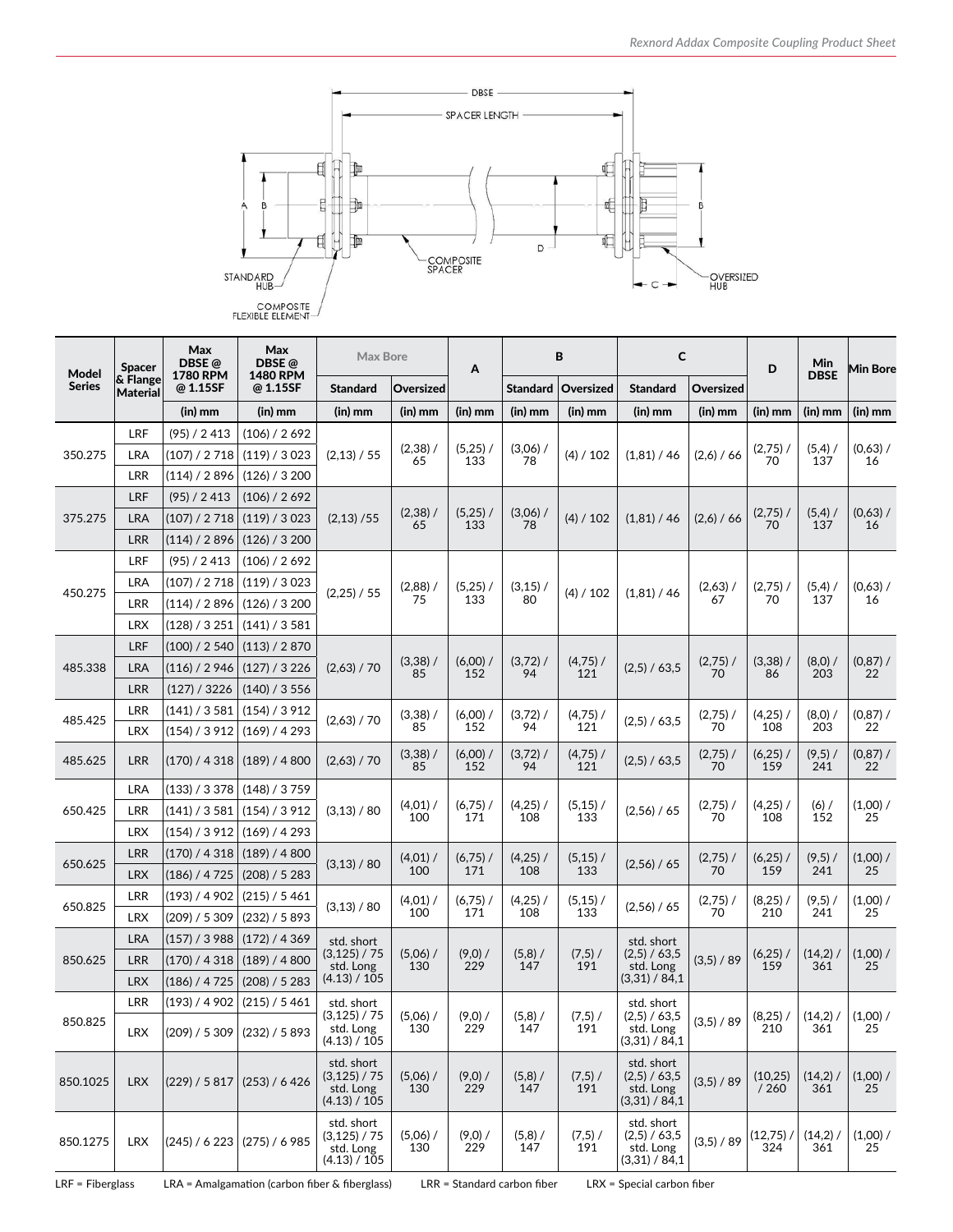

| <b>Model</b><br><b>Series</b> | <b>Spacer</b><br>& Flange | <b>Continuous Torque</b><br>@ 1.0 SF | <b>Peak Overload Torque</b> | Weight @ Min<br><b>DBSE</b> | $WR2$ @ Min DBSE | <b>Weight change</b><br>per length | $WR2$ change<br>per length |  |
|-------------------------------|---------------------------|--------------------------------------|-----------------------------|-----------------------------|------------------|------------------------------------|----------------------------|--|
|                               | <b>Material</b>           | $(in-lb) / Nm$                       | $(in-lb) / Nm$              | (lbs) / kg                  |                  | (lb/in) / kg/m                     | $(lb-in^2/in) / kgm^2/m$   |  |
|                               | LRF                       |                                      |                             | (13,8) / 6,2                |                  | (0,07) / 1,5                       | (0,13) / 0,0015            |  |
| 350.275                       | <b>LRA</b>                | (3617)/408                           | (5425)/613                  |                             | (32) / 0,0093    | (0,06) / 1,2                       | (0,11) / 0,0013            |  |
|                               | <b>LRR</b>                |                                      |                             |                             |                  | (0.06) / 1.1                       | (0,10) / 0,0012            |  |
| 375.275                       | LRF                       |                                      | (7967) / 900                | (13,8) / 6,2                |                  | (0,07) / 1,5                       | (0,13) / 0,0015            |  |
|                               | <b>LRA</b>                | (5311)/600                           |                             |                             | (32) / 0,0093    | (0,06) / 1,2                       | (0,11) / 0,0013            |  |
|                               | <b>LRR</b>                |                                      |                             |                             |                  | (0,06) / 1,1                       | (0,10) / 0,0012            |  |
|                               | LRF                       |                                      | (10875) / 1229              | (12,9) / 5,9                | (32) / 0,0093    | (0.07) / 1.5                       | (0,13) / 0,0015            |  |
| 450.275                       | <b>LRA</b>                |                                      |                             |                             |                  | (0,06) / 1,2                       | (0,11) / 0,0013            |  |
|                               | <b>LRR</b>                | (7250)/820                           |                             |                             |                  | (0,06) / 1,1                       | (0,10) / 0,0012            |  |
|                               | <b>LRX</b>                |                                      |                             |                             |                  | (0.06) / 1.2                       | (0,10) / 0,0012            |  |
| 485.338                       | <b>LRF</b>                |                                      | (16 500) / 1 864            | (23,4) / 10,6               |                  | (0,09) / 1,8                       | (0,24) / 0,0029            |  |
|                               | <b>LRA</b>                | (11 000) / 1 243                     |                             |                             | (47) / 0.014     | (0,08) / 1,5                       | (0,21) / 0,0024            |  |
|                               | <b>LRR</b>                |                                      |                             |                             |                  | (0.07) / 1.4                       | (0,19) / 0,0022            |  |
| 485.425                       | <b>LRR</b>                |                                      |                             |                             |                  | (0,09) / 1,7                       | (0,38) / 0,0044            |  |
|                               | <b>LRX</b>                | (11 000) / 1 243                     | (16 500) / 1 864            | (24,0) / 10,9               | (74) / 0.022     | (0.09) / 1.8                       | (0,39) / 0,0045            |  |
| 485.625                       | <b>LRR</b>                | (11 000) / 1 243                     | (16 500) / 1 864            | (26,5) / 12,0               | (92) / 0.027     | (0,13) / 2,6                       | (1,2) / 0,015              |  |
| 650.425                       | <b>LRA</b>                |                                      | (27 415) / 3 097            | (31.5) / 14.3               | (122) / 0.036    | (0,10) / 1,9                       | (0,42) / 0,0049            |  |
|                               | <b>LRR</b>                | (18 275) / 2 065                     |                             |                             |                  | (0,089) / 1.7                      | (0,38) / 0,0044            |  |
|                               | <b>LRX</b>                |                                      |                             |                             |                  | (0.092) / 1.8                      | (0,39) / 0,005             |  |
| 650.625                       | LRR                       |                                      |                             |                             |                  | (0,13) / 2,6                       | (1,2) / 0.014              |  |
|                               | <b>LRX</b>                | (18 275) / 2 065                     | (27 415) / 3 097            | (34,4) / 15,6               | (141) / 0.041    | (0.14) / 2.7                       | (1,3) / 0,015              |  |
| 650.825                       | <b>LRR</b>                |                                      |                             |                             |                  | (0.18) / 3.4                       | (2,9) / 0,033              |  |
|                               | <b>LRX</b>                | (18 275) / 2 065                     | (27 415) / 3 097            | (37.9) / 17.2               | (194) / 0.056    | (0,18) / 3,6                       | (3,0) / 0,035              |  |
| 850.625                       | <b>LRA</b>                |                                      | (54300) / 6135              | (63,6) / 28,8               |                  | (0,15) / 2,9                       | (1,4) / 0,016              |  |
|                               | <b>LRR</b>                | (36 200) / 4 090                     |                             |                             | (440) / 0.130    | (0,13) / 2,6                       | (1,2) / 0.014              |  |
|                               | <b>LRX</b>                |                                      |                             |                             |                  | (0.14) / 2.7                       | (1,3) / 0,015              |  |
| 850.825                       | <b>LRR</b>                |                                      |                             |                             |                  | (0,18) / 3,4                       | (2,9) / 0,033              |  |
|                               | <b>LRX</b>                | (36 200) / 4 090                     | (54300) / 6135              | (68,5) / 31,0               | (512) / 0.15     | (0.18) / 3.6                       | (3,0) / 0,035              |  |
| 850.1025                      | <b>LRX</b>                | (36 200) / 4 090                     | (54300) / 6135              | (74.8) / 33.9               | (657) / 0.19     | (0,23) / 4,4                       | (5,8) / 0,067              |  |
| 850.1275                      | <b>LRX</b>                | (36 200) / 4 090                     | (54 300) / 6 135            | (78,4) / 35,6               | (768) / 0,22     | (0,28) / 5,5                       | (11,3) / 0,13              |  |

The standard weight and inertia (WR²) values are at minimum DBSE and standard minimum bore for a complete assembly. To determine the total weight or inertia subtract the minimum DBSE from the total DBSE required and multiply that value times the WT and/or WR $^2$  change per length then add that calculated WT or WR $^2$  to the minimum DBSE values. Values may vary slightly depending on your actual bore and key size.